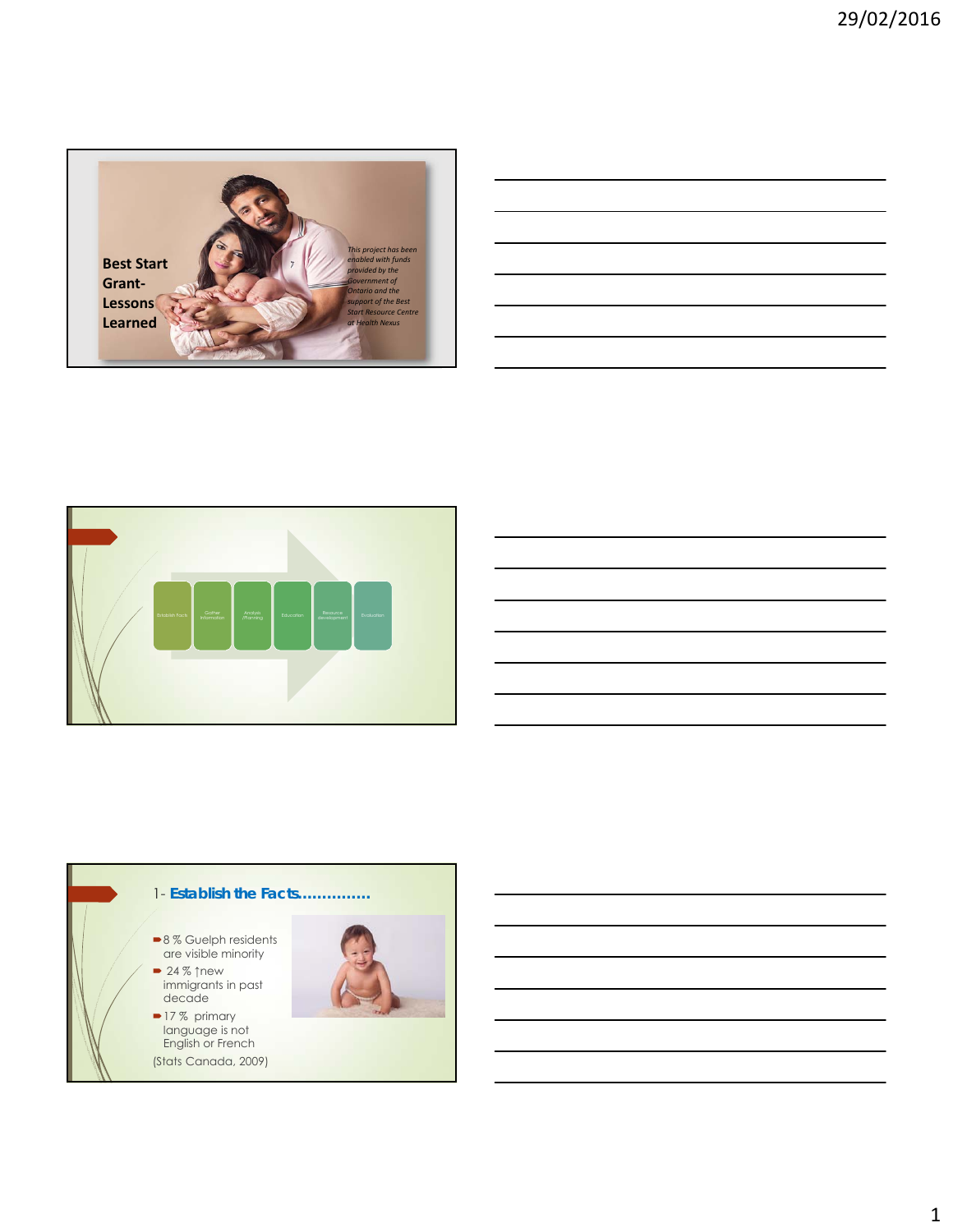



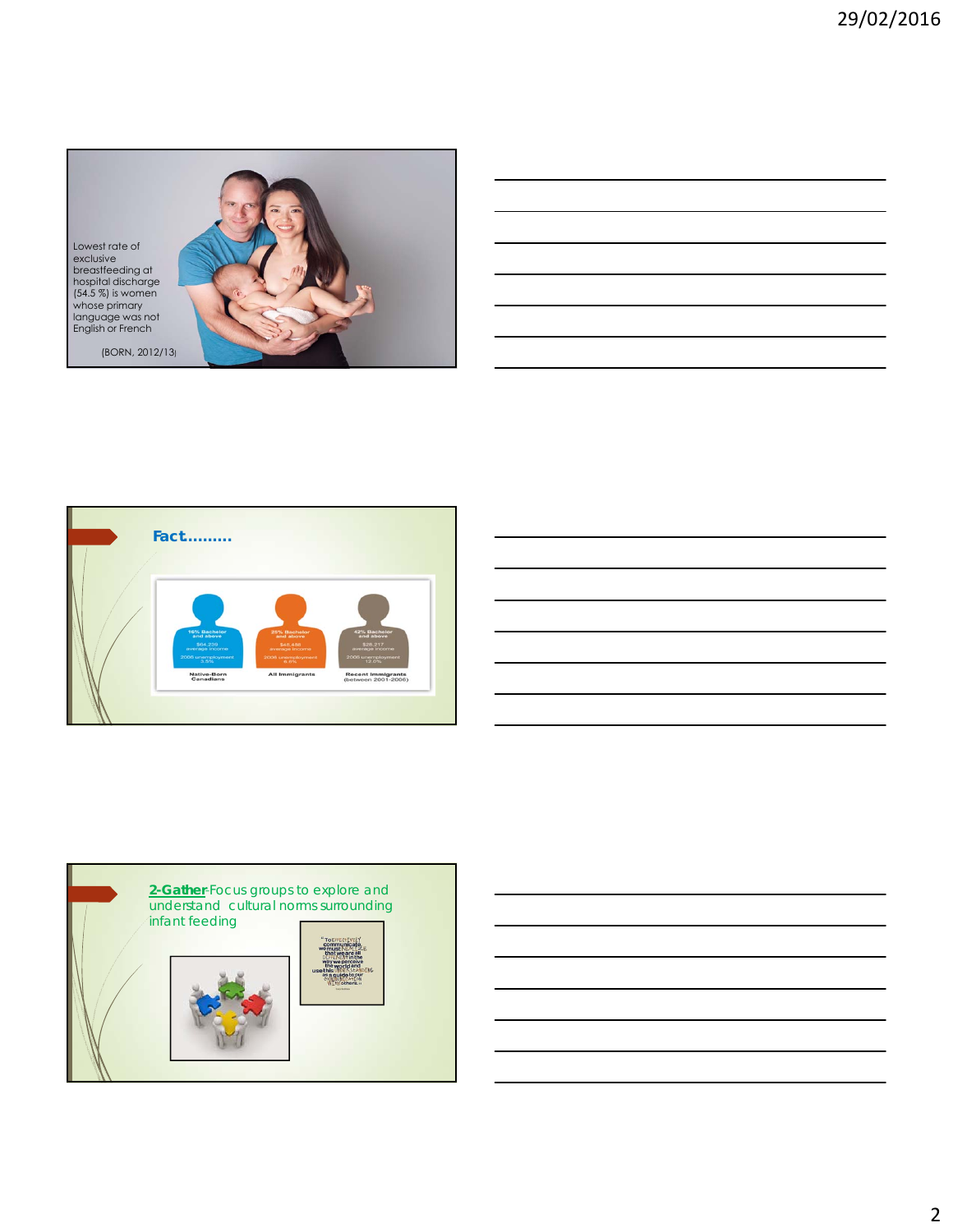

| -Labor/ delivery and<br>postpartum is a major<br>life event<br>-Listed as the 12 th<br>stressor out of 47 major<br>life events<br>-Often events are<br>narrated many times<br>over as a way to<br>process event | CHRONIC<br>HFS |
|-----------------------------------------------------------------------------------------------------------------------------------------------------------------------------------------------------------------|----------------|
|-----------------------------------------------------------------------------------------------------------------------------------------------------------------------------------------------------------------|----------------|

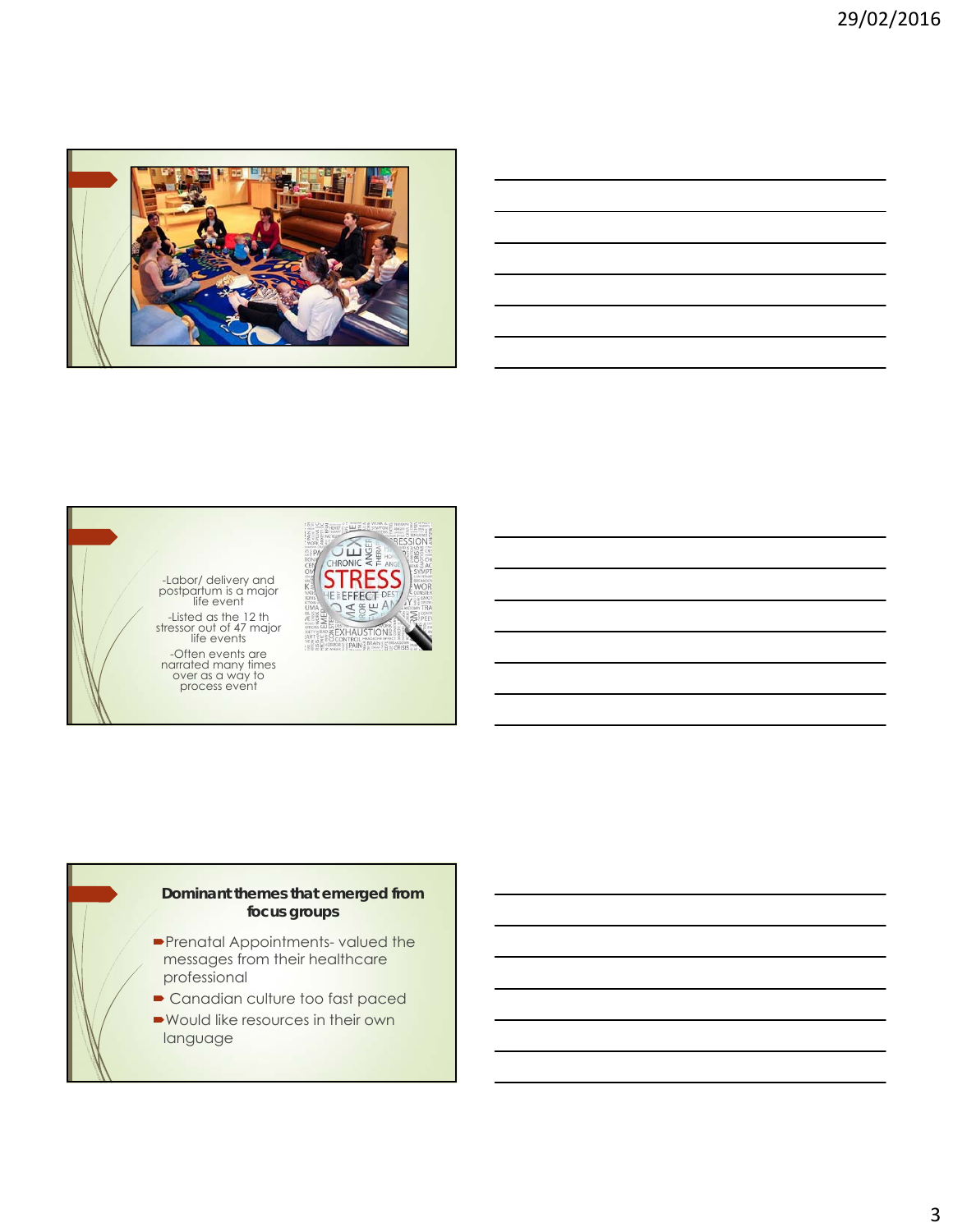

| $\sim$ $\sim$            |  | $\sim$ $\sim$ $\sim$ $\sim$ |
|--------------------------|--|-----------------------------|
|                          |  | $\overline{\phantom{a}}$    |
|                          |  |                             |
|                          |  |                             |
| $\overline{\phantom{a}}$ |  |                             |
|                          |  |                             |



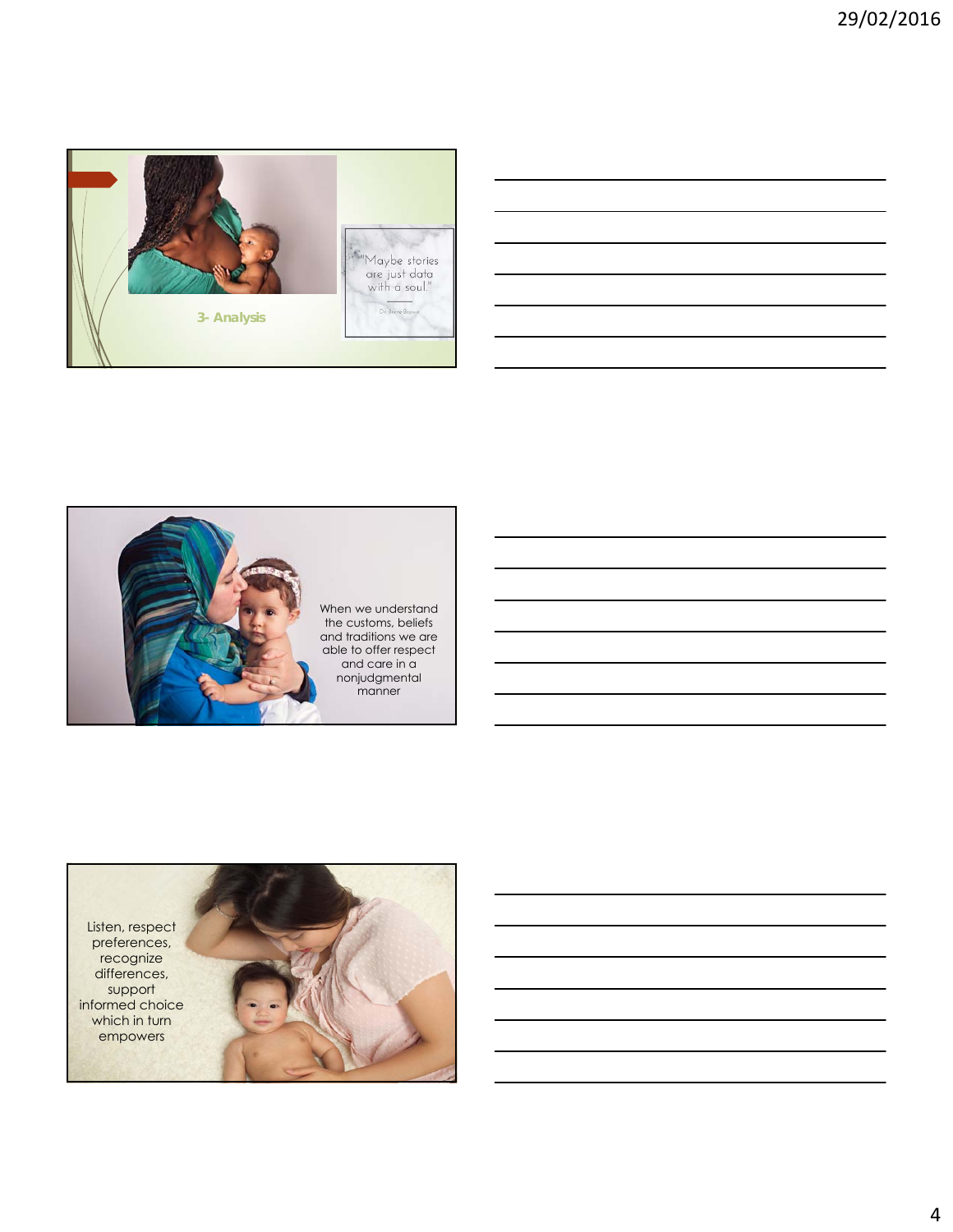





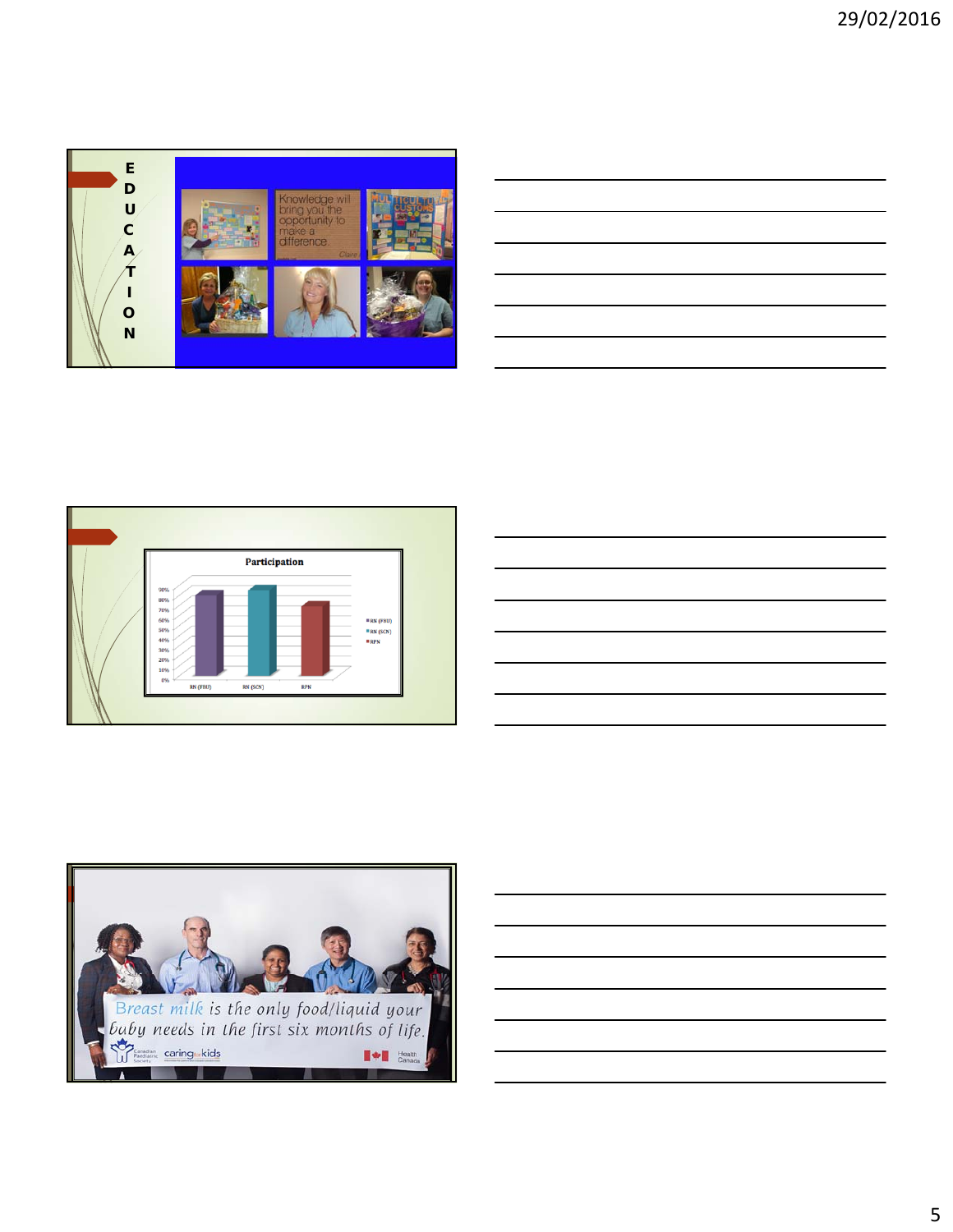ر مضاعت بچے اور ماں دونوں کی صحت کے لئے ہے ۔ بچوں کے لئے ، بہ ان کے مستحکم **، بالی :**<br>محبت کی دیکھ بھال ، اور ذہبن اضافہ کرنے میں مدد ملتی ۔ دوسری جانب ، بہ چھاتی اور ٹمبگز تنی<br>مے کیسر ، موٹاپا اور آسٹیرپوروسس کی کم موقع

آخر میں ، ہم نے ذاتی طور قدر دودھ پلانا ہمارے مذہب کی وجہ سے - ستنپان مدت مکمل ہو جائے "<br>کرنے کے لئے تھا تو اسلام ہر ماں دو سال کی عمر تک اس کے بچے کو دودھ پلانا کہ (قرآن کے<br>ذریعے) کی سفارش





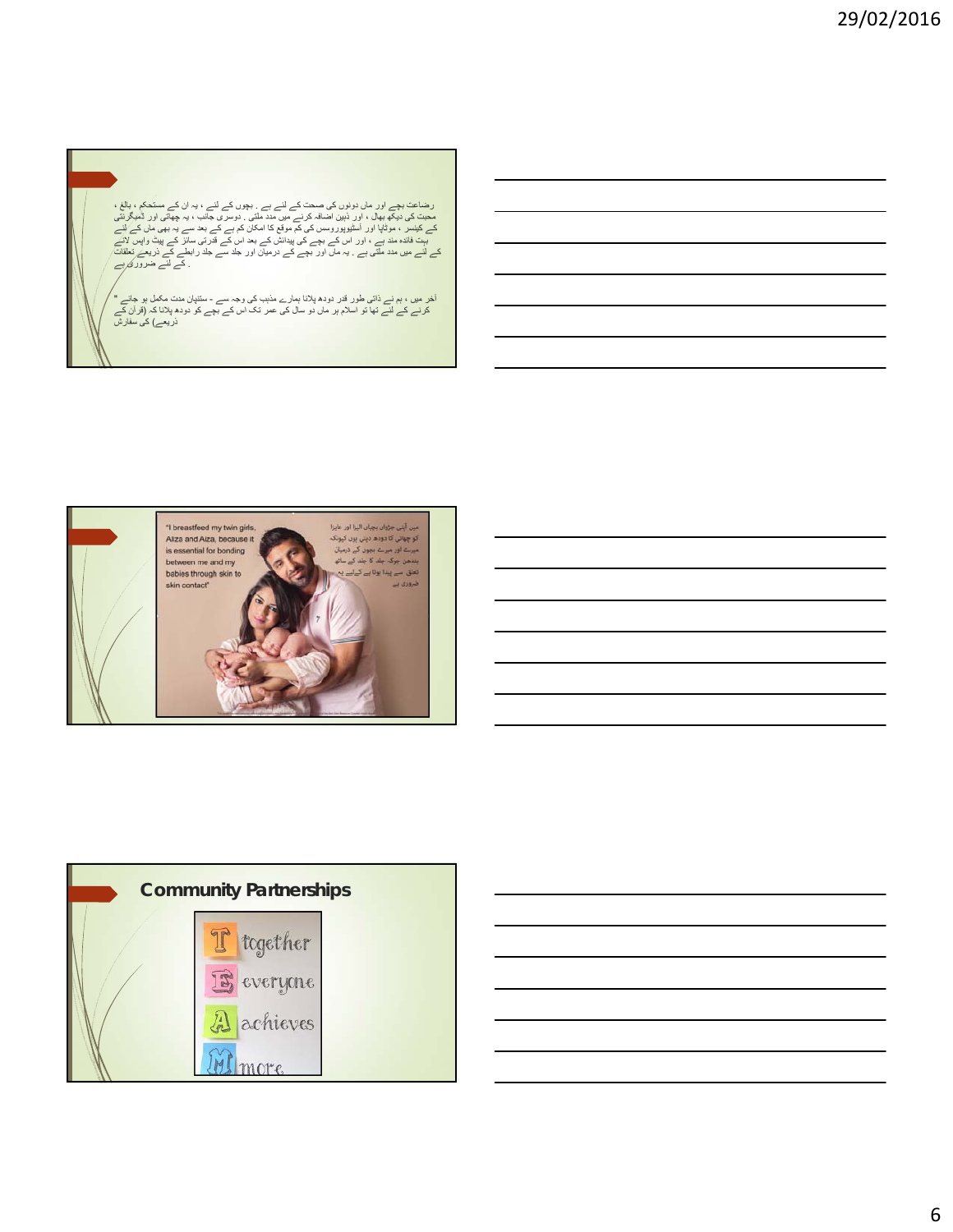









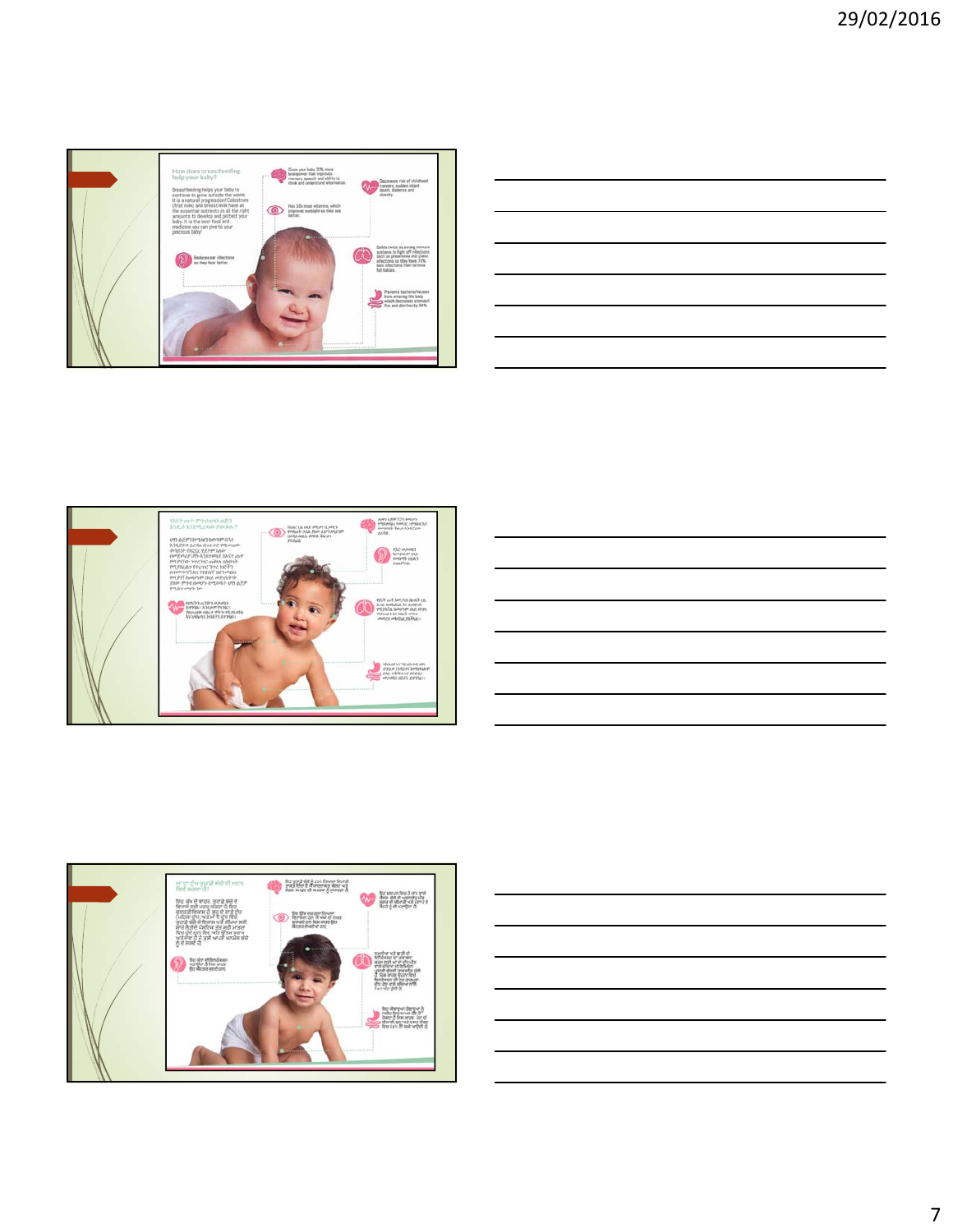

| <u> Alexandro de la contrada de la contrada de la contrada de la contrada de la contrada de la contrada de la co</u> |                                                                                                                                                                                                                               |  |  |
|----------------------------------------------------------------------------------------------------------------------|-------------------------------------------------------------------------------------------------------------------------------------------------------------------------------------------------------------------------------|--|--|
| <u> Andreas Andrews Andrews Andrews Andrews Andrews Andrews Andrews Andrews Andrews Andrews Andrews Andrews Andr</u> |                                                                                                                                                                                                                               |  |  |
|                                                                                                                      |                                                                                                                                                                                                                               |  |  |
|                                                                                                                      | the control of the control of the control of the control of the control of the control of the control of the control of the control of the control of the control of the control of the control of the control of the control |  |  |
|                                                                                                                      |                                                                                                                                                                                                                               |  |  |





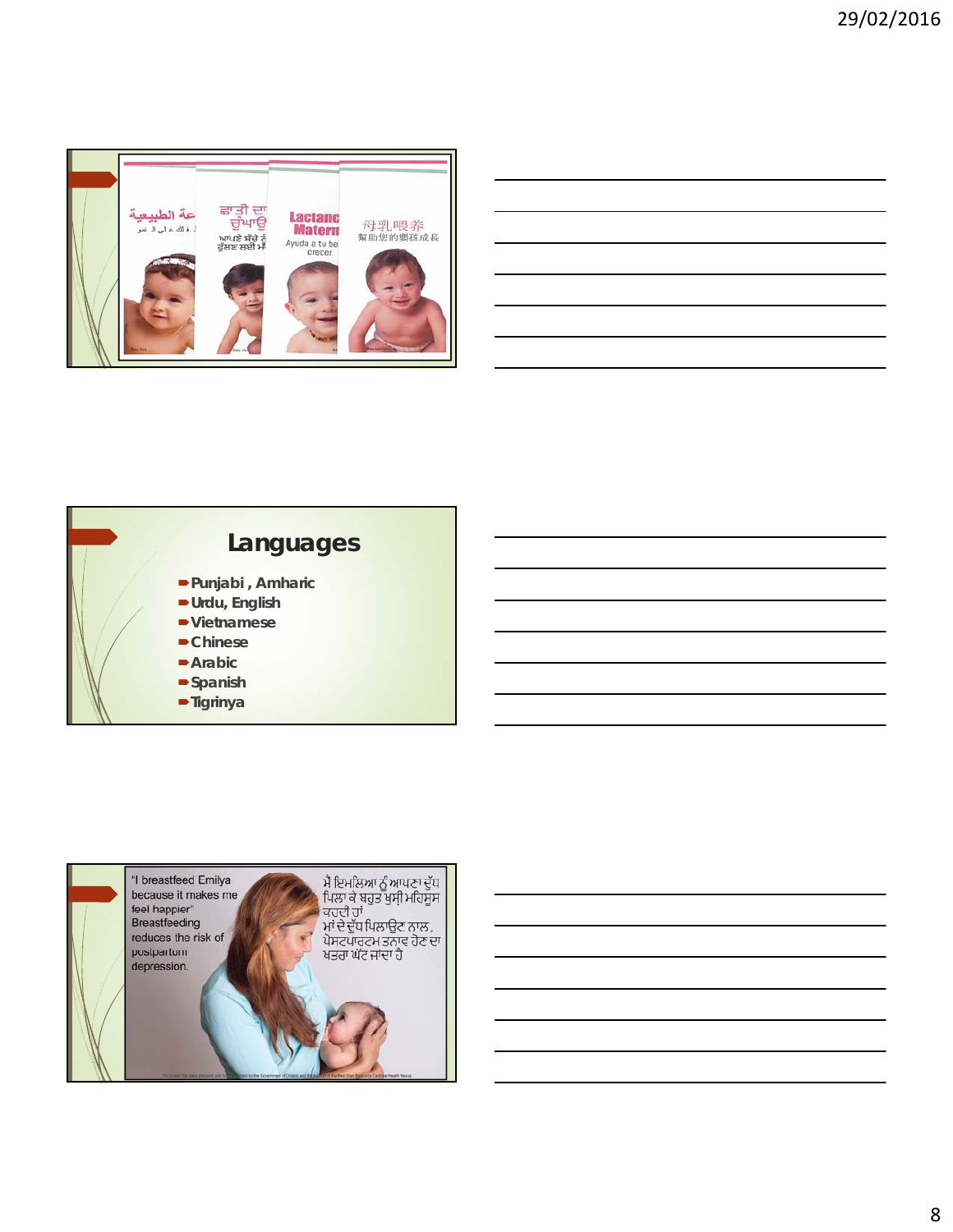